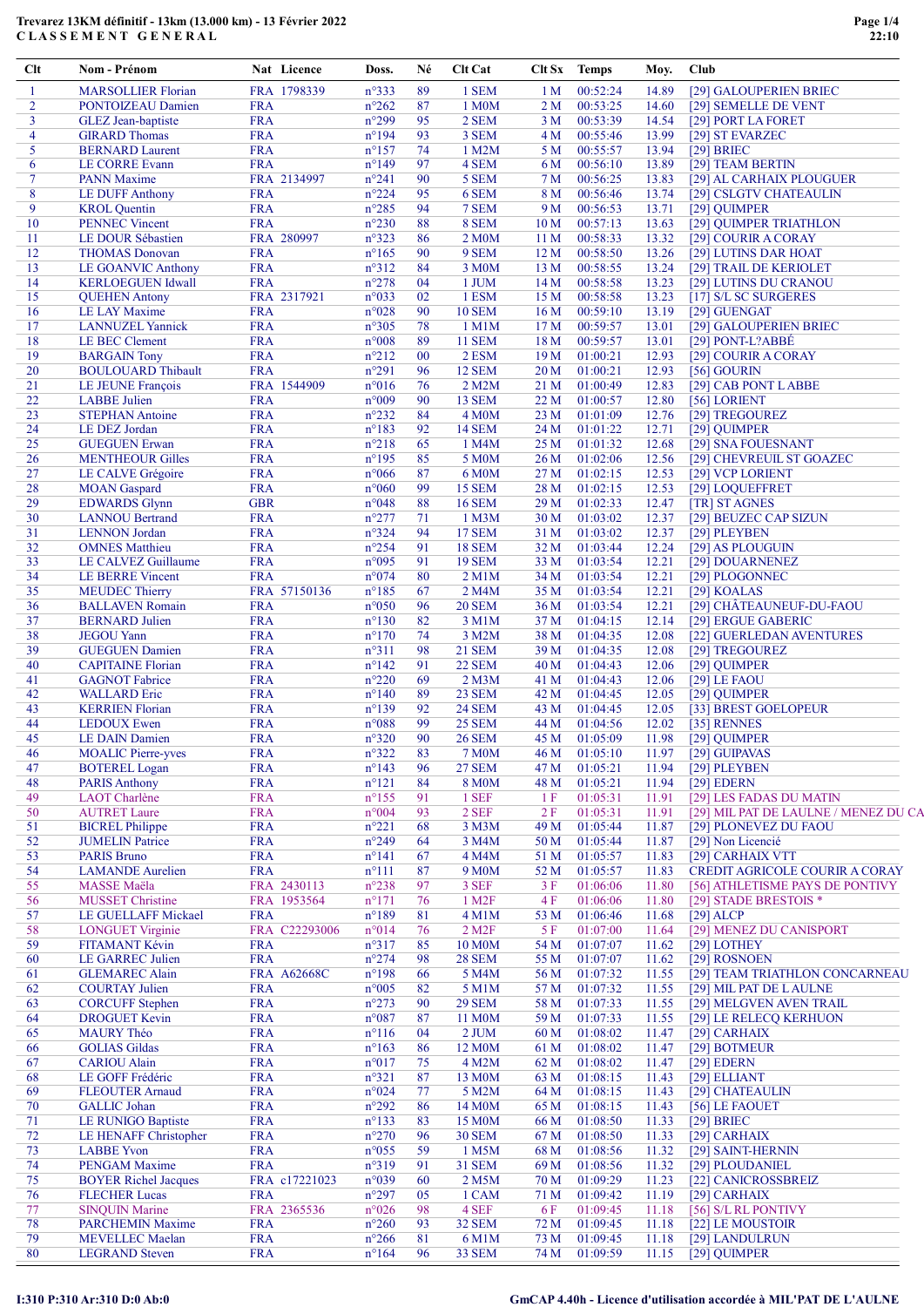## Trevarez 13KM définitif - 13km (13.000 km) - 13 Février 2022 CLASSEMENT GENERAL

| $Cl$ t     | Nom - Prénom                                     | Nat Licence               | Doss.                            | Né       | Clt Cat                |                           | Clt Sx Temps         | Moy.           | Club                                                  |
|------------|--------------------------------------------------|---------------------------|----------------------------------|----------|------------------------|---------------------------|----------------------|----------------|-------------------------------------------------------|
| 81         | <b>BARGAIN Hugo</b>                              | <b>FRA</b>                | $n^{\circ}213$                   | 05       | 2 CAM                  | 75 M                      | 01:09:59             | 11.15          | [29] COURIR A CORAY                                   |
| 82         | VAILLANT Stéphane                                | <b>FRA</b>                | n°036                            | 74       | 6 M2M                  | 76 M                      | 01:09:59             | 11.15          | [56] Non Licencié                                     |
| 83         | <b>CAPITAINE</b> Valentin                        | <b>FRA</b>                | n°032                            | 99       | <b>34 SEM</b>          | 77 M                      | 01:10:00             | 11.14          | [29] LANDREVARZEC                                     |
| 84         | <b>BARBE</b> Pascal                              | <b>FRA</b>                | $n^{\circ}248$                   | 61       | 3 M5M                  | 78 M                      | 01:10:00             | 11.14          | [29] FOULEES CONCARNOISES                             |
| 85         | <b>MALABRY Alain</b>                             | FRA 1274814               | $n^{\circ}169$                   | 58       | 4 M5M                  | 79 M                      | 01:10:00             | 11.14          | [29] CLUB ATHLE PLAISIR DOUARNENEZ                    |
| 86<br>87   | LE BRIS Sylvain<br><b>MAHE</b> Eric              | <b>FRA</b><br><b>FRA</b>  | $n^{\circ}296$<br>$n^{\circ}137$ | 91<br>70 | <b>35 SEM</b><br>4 M3M | 80 M<br>81 M              | 01:10:54<br>01:10:54 | 11.00<br>11.00 | $[29]$ ST SEGAL<br>[29] LEUHAN                        |
| 88         | <b>BON</b> Emmanuel                              | <b>FRA</b>                | $n^{\circ}251$                   | 80       | 7 M1M                  | 82 M                      | 01:11:13             | 10.95          | [29] GALOUPERIEN BRIEC                                |
| 89         | <b>ALLEMAND Michael</b>                          | <b>FRA</b>                | $n^{\circ}261$                   | 80       | 8 M1M                  | 83 M                      | 01:11:13             | 10.95          | $[29]$ BRIEC                                          |
| 90         | <b>SACAZES Davy</b>                              | <b>FRA</b>                | $n^{\circ}286$                   | 84       | 16 M0M                 | 84 M                      | 01:11:22             | 10.93          | [29] PLUGUFFAN                                        |
| 91         | <b>KERFRIDIN Gilles</b>                          | <b>FRA</b>                | $n^{\circ}209$                   | 65       | 6 M4M                  | 85 M                      | 01:11:23             | 10.93          | [29] PLMCB LES CAVALEURS BREST                        |
| 92         | <b>MAGREY</b> Titouan                            | <b>FRA</b>                | $n^{\circ}181$                   | 95       | <b>36 SEM</b>          | 86 M                      | 01:11:23             | 10.93          | [29] PLEUVEN                                          |
| 93         | <b>ESQUE</b> Aymeric                             | FRA                       | $n^{\circ}045$                   | 93       | <b>37 SEM</b>          | 87 M                      | 01:11:35             | 10.90          | Non Licencié                                          |
| 94         | LE TOHIC Jean-noël                               | <b>FRA</b>                | $n^{\circ}112$                   | 64       | 7 M4M                  | 88 M                      | 01:11:35             | 10.90          | [56] PONT SCORFF                                      |
| 95         | <b>HENAFF</b> Christophe                         | <b>FRA</b>                | $n^{\circ}068$                   | 86       | 17 M <sub>0</sub> M    | 89 M                      | 01:11:35             | 10.90          | [29] ROSPORDEN OXYGENE                                |
| 96         | <b>CONAN Bernard</b>                             | <b>FRA</b><br><b>FRA</b>  | $n^{\circ}102$                   | 80       | 9 M1M                  | 90 M                      | 01:12:05             | 10.82          | [29] PORT LAUNAY                                      |
| 97<br>98   | <b>MARQUES</b> Laurent<br><b>MIOSSEC Vincent</b> | <b>FRA</b>                | $n^{\circ}085$<br>$n^{\circ}234$ | 77<br>83 | 7 M2M<br>18 M0M        | 91 M<br>92 M              | 01:12:05<br>01:12:30 | 10.82<br>10.76 | [29] TEAM RIDER TATTOO ENDURANCE !<br>$[29]$ LE FAOU  |
| 99         | <b>DAERON</b> Eric                               | FRA 1454226               | $n^{\circ}216$                   | 69       | 5 M3M                  | 93 M                      | 01:12:30             | 10.76          | [29] BANNALEC PAYS DE QUIMPERLE AT                    |
| 100        | <b>KEROUANTON Gwenole</b>                        | <b>FRA</b>                | $n^{\circ}303$                   | 89       | <b>38 SEM</b>          | 94 M                      | 01:12:54             | 10.70          | [29] PLOUENAN                                         |
| 101        | <b>BODIVIT Clara</b>                             | <b>FRA</b>                | $n^{\circ}191$                   | 95       | 5 SEF                  | 7F                        | 01:12:54             | 10.70          | [29] CONCARNEAU                                       |
| 102        | <b>HERVE Philippe</b>                            | <b>FRA</b>                | $n^{\circ}058$                   | 72       | 6 M3M                  | 95 M                      | 01:12:54             | 10.70          | [29] GALOUPERIEN BRIEC                                |
| 103        | <b>SCOUR Jimmy</b>                               | <b>FRA</b>                | $n^{\circ}288$                   | 91       | <b>39 SEM</b>          | 96 M                      | 01:13:11             | 10.66          | [29] LANDERNEAU                                       |
| 104        | <b>LABORY</b> Ronan                              | <b>FRA</b>                | $n^{\circ}298$                   | 84       | 19 M <sub>0</sub> M    | 97 M                      | 01:13:11             | 10.66          | [29] ROSPORDEN                                        |
| 105        | LE MENEC Clément                                 | <b>FRA</b>                | $n^{\circ}156$                   | 91       | <b>40 SEM</b>          | 98 M                      | 01:13:11             | 10.66          | [29] LES FADAS DU MATIN                               |
| 106        | <b>BICREL Pablo</b>                              | <b>FRA</b>                | $n^{\circ}101$                   | 04       | 3 JUM                  | 99 M                      | 01:13:13             | 10.65          | [29] PLONEVEZ DU FAOU                                 |
| 107        | <b>ROLLAND</b> Franck                            | FRA C21221011             | $n^{\circ}103$                   | 71       | 7 M3M                  | 100 <sub>M</sub>          | 01:13:13             | 10.65          | [22] CANICROSSBREIZH                                  |
| 108        | <b>CAPITAINE Patrick</b>                         | <b>FRA</b>                | $n^{\circ}035$                   | 64       | 8 M4M                  | 101 <sub>M</sub>          | 01:13:13             | 10.65          | [29] GALOUPERIEN BRIEC                                |
| 109        | LE BIHAN Thomas                                  | <b>FRA</b>                | $n^{\circ}054$                   | 87       | <b>20 M0M</b>          | 102 <sub>M</sub>          | 01:13:34             | 10.60          | [29] CHÂTEAULIN                                       |
| 110        | <b>LAYOUR Fabrice</b>                            | <b>FRA</b>                | $n^{\circ}306$                   | 74       | 8 M2M                  | 103 M                     | 01:13:34             | 10.60          | [29] LE CLOITRE ST THEGONNEC                          |
| 111        | LE GALL Urbain                                   | FRA 1283794               | $n^{\circ}182$                   | 54       | 1 M6M                  | 104M                      | 01:13:42             | 10.59          | [29] CAB PONT LABBE                                   |
| 112<br>113 | <b>CAM</b> Gaël                                  | FRA 2379788<br><b>FRA</b> | n°041<br>$n^{\circ}200$          | 88<br>67 | 41 SEM<br>9 M4M        | 105 <sub>M</sub><br>106 M | 01:13:42<br>01:13:42 | 10.59          | [29] AL CARHAIX PLOUGUER                              |
| 114        | YANNIC Jean-pierre<br><b>PILOU</b> Magic         | <b>FRA</b>                | $n^{\circ}257$                   | 75       | 9 M2M                  | 107 <sub>M</sub>          | 01:14:19             | 10.59<br>10.50 | [29] POULDREUZIC<br>[29] COURIR A SAINT DIVY          |
| 115        | <b>JAOUEN</b> Jean Francois                      | <b>FRA</b>                | $n^{\circ}190$                   | 78       | 10 M1M                 | 108 <sub>M</sub>          | 01:14:19             | 10.50          | [29] SAINT THOIS                                      |
| 116        | LE CUN Christophe                                | <b>FRA</b>                | $n^{\circ}268$                   | 73       | 10 M2M                 | 109 <sub>M</sub>          | 01:14:19             | 10.50          | [29] HASTA BUAN                                       |
| 117        | <b>PARIS Alain</b>                               | <b>FRA</b>                | $n^{\circ}282$                   | 64       | 10 M4M                 | 110 M                     | 01:14:28             | 10.48          | [29] CARHAIX VTT                                      |
| 118        | <b>QUENTEL Axel</b>                              | FRA 2183846               | $n^{\circ}214$                   | 06       | 3 CAM                  | 111 M                     | 01:14:28             | 10.48          | [29] BANNALEC PAYS DE QUIMPERLE AT                    |
| 119        | <b>LESVEN</b> Stéphane                           | <b>FRA</b>                | $n^{\circ}208$                   | 65       | 11 M4M                 | 112M                      | 01:14:28             | 10.48          | [29] PLOUZANE                                         |
| 120        | <b>LE GUENNEC Eric</b>                           | <b>FRA</b>                | $n^{\circ}281$                   | 61       | 5 M5M                  | 113M                      | 01:14:30             | 10.47          | [29] CARHAIX VTT                                      |
| 121        | <b>BARS-PRIOL Dorian</b>                         | <b>FRA</b>                | n°098                            | 04       | 4 JUM                  | 114M                      | 01:14:31             | 10.47          | [29] QUIMPER FOOTING LOISIRS                          |
| 122        | <b>REQUIN Jérôme</b>                             | <b>FRA</b>                | $n^{\circ}331$                   | 85       | 21 M0M                 | 115M                      | 01:14:46             | 10.43          | [29] GOURIN TRIATHLON                                 |
| 123        | <b>MADEC</b> Serge                               | <b>FRA</b>                | $n^{\circ}302$                   | 82       | 11 M1M                 | 116M                      | 01:14:46             | 10.43          | [29] QUIMPER                                          |
| 124        | <b>BAZZAZ</b> Julien                             | <b>FRA</b>                | $n^{\circ}287$                   | 84       | 22 M <sub>0</sub> M    | 117 <sub>M</sub>          | 01:14:46             | 10.43          | $[29]$ BREST                                          |
| 125        | <b>BARROT</b> Sylvain                            | <b>FRA</b>                | $n^{\circ}199$                   | 80       | 12 M1M                 | 118M                      | 01:15:31             | 10.33          | [29] QUIMPER                                          |
| 126        | LE MEUR Eric<br><b>COZIC</b> Anaïs               | <b>FRA</b><br><b>FRA</b>  | $n^{\circ}276$<br>$n^{\circ}002$ | 68<br>90 | 8 M3M<br>6 SEF         | 119M<br>8F                | 01:15:31<br>01:15:31 | 10.33          | [22] COURIR A PLOUARET<br>[29] MIL PAT DE LAULNE      |
| 127<br>128 | <b>GUIRRIEC Didier</b>                           | <b>FRA</b>                | $n^{\circ}175$                   | 57       | 2 M6M                  | 120 <sub>M</sub>          | 01:15:53             | 10.33<br>10.28 | [29] GUILVINEC                                        |
| 129        | <b>GRALL Axelle</b>                              | <b>FRA C10760C</b>        | $n^{\circ}310$                   | 01       | 1 ESF                  | 9 F                       | 01:15:53             | 10.28          | [29] TRIATHLON BIGOUDEN                               |
| 130        | <b>RIOU Tanguy</b>                               | <b>FRA</b>                | n°013                            | 97       | 42 SEM                 | 121 <sub>M</sub>          | 01:15:53             | 10.28          | [29] PLONEVEZ DU FAOU                                 |
| 131        | <b>MOAL</b> Arnaud                               | <b>FRA</b>                | $n^{\circ}077$                   | 72       | 9 M3M                  | 122M                      | 01:15:54             | 10.28          | [29] GOUEZEC                                          |
| 132        | <b>SINOU Morgan</b>                              | <b>FRA</b>                | $n^{\circ}290$                   | 91       | 43 SEM                 | 123M                      | 01:15:54             | 10.28          | [29] QUIMPER FOOTING LOISIRS                          |
| 133        | <b>GUEVEL Alexandre</b>                          | <b>FRA</b>                | $n^{\circ}325$                   | 94       | 44 SEM                 | 124M                      | 01:15:54             | 10.28          | [29] CLEDEN-POHER                                     |
| 134        | <b>BOURHIS Hervé</b>                             | <b>FRA</b>                | $n^{\circ}100$                   | 54       | 3 M6M                  | 125 <sub>M</sub>          | 01:15:54             | 10.28          | [29] GALOUPERIENS BRIEC                               |
| 135        | <b>MILIN</b> Jacques                             | <b>FRA</b>                | $n^{\circ}250$                   | 69       | 10 M3M                 | 126M                      | 01:16:12             | 10.24          | [29] FOOTING LANDERNEEN                               |
| 136        | <b>BOUYER</b> Loic                               | <b>FRA</b>                | $n^{\circ}124$                   | 84       | 23 M <sub>0</sub> M    | 127 <sub>M</sub>          | 01:16:12             | 10.24          | [56] LANGONNET                                        |
| 137        | <b>ANDRE Daniel</b>                              | <b>FRA</b>                | $n^{\circ}006$                   | 65       | 12 M4M                 | 128 <sub>M</sub>          | 01:16:12             | 10.24          | [29] MIL PAT DE LAULNE                                |
| 138        | <b>SEZNEC</b> Erwan                              | FRA A03872C               | $n^{\circ}301$                   | 70       | 11 M3M                 | 129 <sub>M</sub>          | 01:16:32             | 10.19          | [29] TRIATHLON BIGOUDEN                               |
| 139        | <b>SINQUIN Olivier</b><br><b>CROIZER Malo</b>    | <b>FRA</b><br><b>FRA</b>  | $n^{\circ}030$<br>$n^{\circ}007$ | 68       | 12 M3M<br>5 JUM        | 130 <sub>M</sub>          | 01:16:32<br>01:16:32 | 10.19          | [29] 29400 - LANDIVISIAU                              |
| 140<br>141 | <b>CROGUENNEC Benoit</b>                         | <b>FRA</b>                | $n^{\circ}240$                   | 04<br>85 | 24 M <sub>0</sub> M    | 131M<br>132M              | 01:17:03             | 10.19<br>10.12 | [44] MIL PAT DE LAULNE<br>$[29]$ CLEDER               |
| 142        | <b>SALINGUE Sébastien</b>                        | <b>FRA</b>                | $n^{\circ}326$                   | 78       | 13 M1M                 | 133 M                     | 01:17:03             | 10.12          | [29] GALOUPERIEN (BRIEC)                              |
| 143        | <b>LE BELLEGO Elodie</b>                         | <b>FRA</b>                | $n^{\circ}107$                   | 89       | 7 SEF                  | 10F                       | 01:17:03             | 10.12          | [29] CREDIT AGRICOLE                                  |
| 144        | TOULARASTEL Cédric                               | <b>FRA</b>                | $n^{\circ}064$                   | 79       | 14 M1M                 | 134M                      | 01:17:57             | 10.01          | $[29]$ LAZ                                            |
| 145        | <b>FOUSSIER Dimitri</b>                          | <b>FRA</b>                | $n^{\circ}223$                   | 90       | 45 SEM                 | 135 <sub>M</sub>          | 01:17:57             | 10.01          | [29] CARNOET CC                                       |
| 146        | <b>LOHEAC Olivier</b>                            | <b>FRA</b>                | $n^{\circ}056$                   | 69       | 13 M3M                 | 136M                      | 01:17:57             | 10.01          | [29] PLUGUFFAN                                        |
| 147        | <b>COCHEN</b> Laura                              | <b>FRA</b>                | n°096                            | 84       | 1 M <sub>OF</sub>      | 11F                       | 01:18:28             | 9.94           | [29] GALOUPERIEN BRIEC                                |
| 148        | <b>GUEGUEN Joel</b>                              | <b>FRA</b>                | $n^{\circ}235$                   | 86       | 25 M <sub>0</sub> M    | 137 <sub>M</sub>          | 01:18:28             | 9.94           | $[29]$ ROSCOFF                                        |
| 149        | <b>POUPON Michel</b>                             | <b>FRA</b>                | $n^{\circ}244$                   | 61       | 6 M5M                  | 138 M                     | 01:18:28             | 9.94           | [29] TREGOUREZ                                        |
| 150        | LE FLOCH Céline                                  | <b>FRA</b>                | $n^{\circ}246$                   | 54       | 1 M <sub>6F</sub>      | 12F                       | 01:18:29             | 9.94           | [29] PLONEOUR LANVERN                                 |
| 151        | LE HENAFF Françoise                              | <b>FRA</b>                | $n^{\circ}081$                   | 57       | 2 M6F                  | 13 F                      | 01:18:29             | 9.94           | [29] QUIMPER FOOTING LOISIRS                          |
| 152        | <b>ALLANIC Sylvain</b>                           | <b>FRA</b>                | $n^{\circ}265$                   | 94       | <b>46 SEM</b>          | 139 M                     | 01:18:29             | 9.94           | $[29]$ BREST                                          |
| 153        | <b>MENTHEOUR Olivier</b>                         | <b>FRA</b>                | $n^{\circ}188$                   | 81       | 15 M1M                 | 140 <sub>M</sub>          | 01:18:30             | 9.94           | [60] COURIR POUR COYE                                 |
| 154        | <b>LE GUILLOU Patrick</b>                        | <b>FRA</b>                | $n^{\circ}151$                   | 66       | 13 M4M                 | 141 M                     | 01:18:30             | 9.94           | [29] GOURIN TRIATHLON                                 |
| 155<br>156 | <b>GUEGUEN Gisèle</b><br><b>DAERON</b> Camille   | <b>FRA</b>                | $n^{\circ}219$<br>$n^{\circ}227$ | 63<br>97 | 1 M4F<br>8 SEF         | 14F<br>15F                | 01:18:30<br>01:18:43 | 9.94<br>9.91   | [29] SNA FOUESNANT                                    |
| 157        | <b>LE BRUN Damien</b>                            | FRA 1332683<br><b>FRA</b> | $n^{\circ}159$                   | 80       | 16 M1M                 | 142 M                     | 01:18:43             | 9.91           | [35] S/L E. DE CHARTRES DE BRETAGNE<br>[56] PLOUHINEC |
| 158        | <b>COURTADE Hugo</b>                             | <b>FRA</b>                | $n^{\circ}168$                   | 96       | 47 SEM                 | 143M                      | 01:18:43             | 9.91           | [29] CHATEAULIN                                       |
| 159        | LE HENAFF Jean Yves                              | <b>FRA</b>                | $n^{\circ}308$                   | 62       | 7 M5M                  | 144 M                     | 01:18:44             | 9.91           | $[29]$ KOALA                                          |
| 160        | <b>GOURMELON Mikael</b>                          | <b>FRA</b>                | $n^{\circ}053$                   | 70       | 14 M3M                 | 145 M                     | 01:18:44             | 9.91           | [29] REDEG E PLOUGASTELL                              |
|            |                                                  |                           |                                  |          |                        |                           |                      |                |                                                       |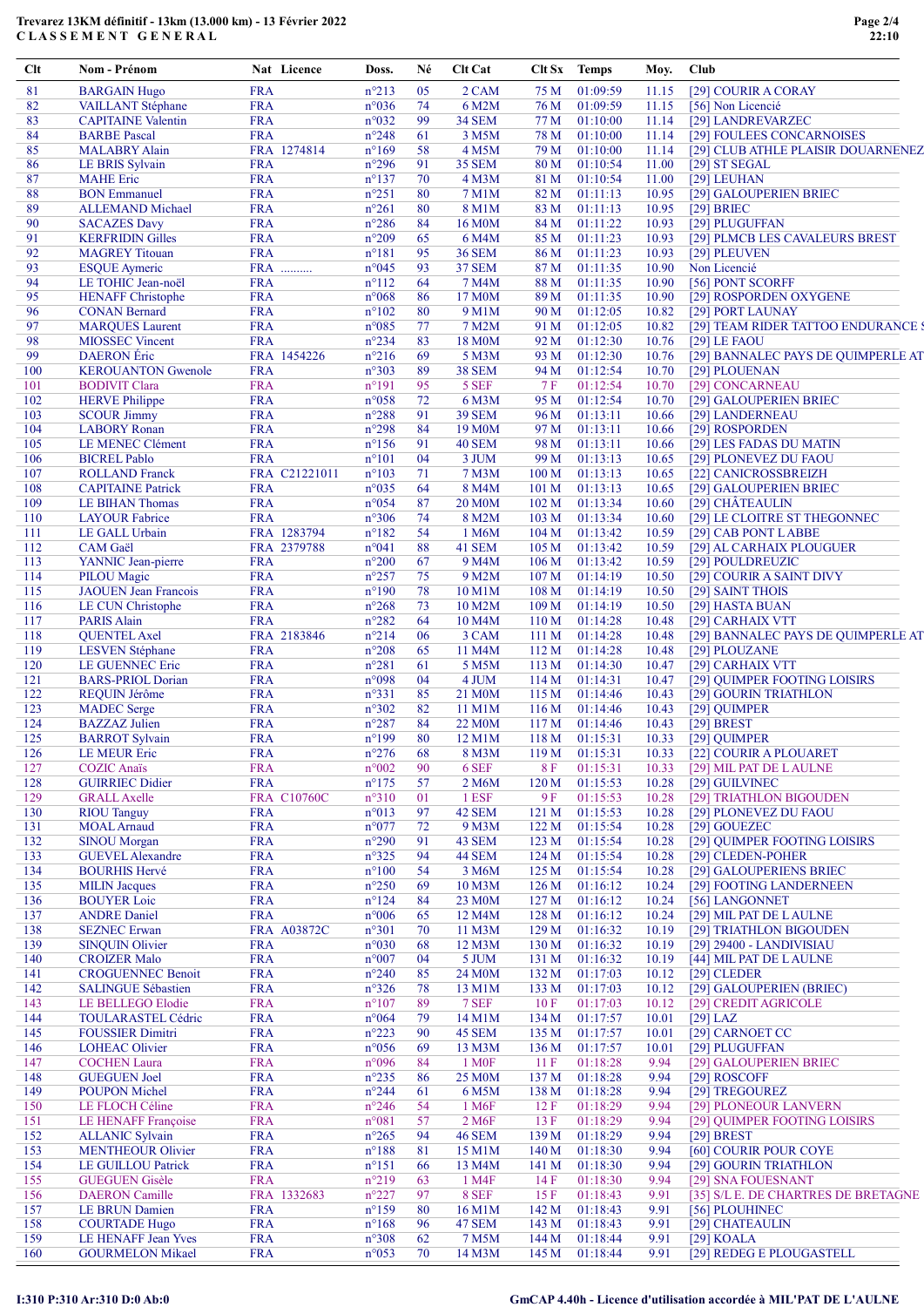## Trevarez 13KM définitif - 13km (13.000 km) - 13 Février 2022 CLASSEMENT GENERAL

| Clt        | Nom - Prénom                                        |                          | Nat Licence        | Doss.                   | Né       | Clt Cat                     |                  | Clt Sx Temps         | Moy.         | Club                                   |
|------------|-----------------------------------------------------|--------------------------|--------------------|-------------------------|----------|-----------------------------|------------------|----------------------|--------------|----------------------------------------|
| 161        | <b>DAERON</b> Valerie                               |                          | FRA 1513411        | $n^{\circ}215$          | 69       | $1$ M3F                     | 16F              | 01:18:44             | 9.91         | [29] BANNALEC PAYS DE QUIMPERLE AT     |
| 162        | <b>GOURVENNEC Kathy</b>                             | <b>FRA</b>               |                    | $n^{\circ}186$          | 78       | $1$ M $1$ F                 | 17F              | 01:19:55             | 9.76         | [29] AMICALE CD29                      |
| 163        | <b>CALVE</b> Sebastien                              | <b>FRA</b>               |                    | $n^{\circ}138$          | 78       | 17 M1M                      | 146 M            | 01:19:55             | 9.76         | $[22]$ PAULE                           |
| 164        | <b>LAFFINEUR Ambroise</b>                           | <b>FRA</b>               |                    | $n^{\circ}330$          | 88       | 48 SEM                      | 147 M            | 01:19:55             | 9.76         | [29] BENODET                           |
| 165        | <b>CALLET Hugo</b>                                  | <b>FRA</b>               |                    | n°097                   | 90       | 49 SEM                      | 148 M            | 01:19:55             | 9.76         | [29] QUIMPER TRIATHLON                 |
| 166        | <b>GUEDE Aurélien</b>                               | <b>FRA</b>               |                    | $n^{\circ}280$          | 89       | <b>50 SEM</b>               | 149 M            | 01:19:57             | 9.76         | [29] QUIMPER                           |
| 167        | LE MADEC Francis                                    | <b>FRA</b>               |                    | $n^{\circ}313$          | 86       | <b>26 M0M</b>               | 150 M            | 01:19:57             | 9.76         | [29] PLEYBEN                           |
| 168        | <b>COATHALEM Luc</b>                                | <b>FRA</b>               |                    | $n^{\circ}154$          | 58       | 8 M5M                       | 151 M            | 01:19:57             | 9.76         | [29] ROSPORDEN OXYGENE                 |
| 169        | <b>MESMEUR Tanguy</b>                               | <b>FRA</b>               |                    | $n^{\circ}150$          | 97       | <b>51 SEM</b>               | 152 M            | 01:19:57             | 9.76         | [29] TREFLEVENEZ                       |
| 170        | <b>CRAFF Anthony</b>                                | <b>FRA</b>               |                    | $n^{\circ}336$          | 93       | <b>52 SEM</b>               | 153 M            | 01:20:25             | 9.70         | [56] ROUDOUALLEC                       |
| 171        | LE TENIER Jo                                        | <b>FRA</b>               |                    | $n^{\circ}263$          | 52       | 1 M7M                       | 154 M            | 01:20:25             | 9.70         | [29] ROSPORDEN OXYGENE                 |
| 172        | <b>HELY</b> Antoine                                 | <b>FRA</b>               |                    | $n^{\circ}267$          | 92       | <b>53 SEM</b>               | 155 M            | 01:20:25             | 9.70         | [29] LANNILIS                          |
| 173        | <b>MARTIN</b> Loic                                  | <b>FRA</b>               |                    | $n^{\circ}072$          | 93       | <b>54 SEM</b>               | 156 M            | 01:20:46             | 9.66         | [29] LOPERHET                          |
| 174        | <b>LE GOFF Yves</b>                                 | <b>FRA</b>               |                    | n°023                   | 71       | 15 M3M                      | 157 <sub>M</sub> | 01:20:46             | 9.66         | [29] QUIMPER                           |
| 175        | <b>GUILLO</b> Corentin                              | <b>FRA</b>               |                    | n°029                   | 91       | <b>55 SEM</b>               | 158 M            | 01:21:07             | 9.62         | [22] GOURIN TRIATHLON                  |
| 176        | <b>OLLU</b> Hugo                                    | <b>FRA</b>               |                    | $n^{\circ}119$          | 97       | <b>56 SEM</b>               | 159M             | 01:21:07             | 9.62         | $[29]$ CORAY                           |
| 177        | <b>MALTRET Vincent</b>                              | <b>FRA</b>               |                    | n°093                   | 80       | 18 M1M                      | 160 M            | 01:21:13             | 9.61         | [29] LES LUTINS DAR HOAT               |
| 178<br>179 | <b>DUDILIEU Jeremy</b><br><b>LE BOUGEANT Carole</b> | <b>FRA</b>               | <b>FRA B68818C</b> | $n^{\circ}057$<br>n°091 | 87<br>89 | 27 M0M<br>9 SEF             | 161 M<br>18F     | 01:21:13<br>01:21:19 | 9.61<br>9.59 | [29] CNC TRIATHLON                     |
| 180        | <b>ADAM Hervé</b>                                   | <b>FRA</b>               |                    | $n^{\circ}228$          | 73       | 11 M2M                      | 162 M            | 01:21:19             | 9.59         | [22] BOQUEHO<br>[29] GUIPAVAS          |
| 181        | <b>PEPIN Michel</b>                                 | <b>FRA</b>               |                    | n°318                   | 78       | 19 M1M                      | 163 M            | 01:21:38             | 9.56         | [29] CHATEAUNEUF DU FAOU               |
| 182        | <b>MOULLEC Hélène</b>                               | <b>FRA</b>               |                    | $n^{\circ}040$          | 70       | $2$ M3F                     | 19F              | 01:21:38             | 9.56         | [29] REDERIEN CAP SIZUN                |
| 183        | <b>BOEDEC</b> Yves                                  | <b>FRA</b>               |                    | $n^{\circ}145$          | 58       | 9 M <sub>5</sub> M          | 164 M            | 01:21:49             | 9.53         | [29] COURIR A CORAY                    |
| 184        | <b>EVENAT Cyril</b>                                 | <b>FRA</b>               |                    | $n^{\circ}167$          | 76       | 12 M2M                      | 165 M            | 01:21:49             | 9.53         | $[29]$ SPÉZET                          |
| 185        | <b>DESIGNE Guy</b>                                  | <b>FRA</b>               |                    | $n^{\circ}217$          | 73       | 13 M2M                      | 166 M            | 01:21:49             | 9.53         | [29] LES FOULEES CLEDINOISES           |
| 186        | <b>ABARNOU</b> Marion                               | <b>FRA</b>               |                    | $n^{\circ}271$          | 93       | <b>10 SEF</b>               | 20F              | 01:21:49             | 9.53         | [29] AS PLOUGUIN                       |
| 187        | <b>LE HIR Nono</b>                                  | <b>FRA</b>               |                    | $n^{\circ}206$          | 60       | 10 M5M                      | 167 <sub>M</sub> | 01:22:18             | 9.48         | $[29]$ ST DIVY                         |
| 188        | <b>COUSTANS Didier</b>                              | <b>FRA</b>               |                    | $n^{\circ}176$          | 59       | 11 M5M                      | 168 <sub>M</sub> | 01:22:18             | 9.48         | [29] ERGE VRAS COURT                   |
| 189        | <b>DERRIEN</b> Marcel                               | <b>FRA</b>               |                    | $n^{\circ}113$          | 54       | 4 M6M                       | 169 <sub>M</sub> | 01:22:18             | 9.48         | [29] GALOUPERIEN BRIEC                 |
| 190        | <b>CALVARIN Marc</b>                                | <b>FRA</b>               |                    | n°099                   | 78       | 20 M1M                      | 170 M            | 01:22:18             | 9.48         | [29] QUIMPER                           |
| 191        | <b>PLUNIAN Bruno</b>                                | <b>FRA</b>               |                    | $n^{\circ}252$          | 70       | 16 M3M                      | 171 M            | 01:22:34             | 9.45         | [29] FOOTING LANDERNEEN                |
| 192        | <b>CORNEC Stephane</b>                              | <b>FRA</b>               |                    | $n^{\circ}275$          | 72       | 17 M3M                      | 172 M            | 01:22:34             | 9.45         | [22] CARNOET                           |
| 193        | <b>PERCHE</b> Sophie                                | <b>FRA</b>               |                    | $n^{\circ}078$          | 66       | 2 M4F                       | 21 F             | 01:22:34             | 9.45         | [29] GALUPERIEN BRIEC                  |
| 194        | PENLAND Jean-pierre                                 | <b>FRA</b>               |                    | $n^{\circ}084$          | 67       | 14 M4M                      | 173 M            | 01:22:34             | 9.45         | [29] LES CAVALEURS PLMCB               |
| 195        | <b>PERRON Barbara</b>                               | <b>FRA</b>               |                    | $n^{\circ}037$          | 74       | 3 M <sub>2</sub> F          | 22 F             | 01:22:44             | 9.43         | [29] LES LUTINS D AR HOAT              |
| 196        | <b>DAVID</b> Jacques                                | <b>FRA</b>               |                    | $n^{\circ}334$          | 57       | 5 M6M                       | 174 M            | 01:22:44             | 9.43         | [29] LUTINS D AR HOAT                  |
| 197        | <b>FRANCELLE Erwan</b>                              | <b>FRA</b>               |                    | $n^{\circ}073$          | 93       | <b>57 SEM</b>               | 175 M            | 01:22:46             | 9.43         | [29] ELLIANT                           |
| 198        | <b>BARGAIN Florence</b>                             | <b>FRA</b>               |                    | $n^{\circ}211$          | 70       | 3 M3F                       | 23 F             | 01:22:46             | 9.43         | [29] COURIR A CORAY                    |
| 199        | <b>MONTMARCHE Oscar</b>                             | <b>FRA</b>               |                    | $n^{\circ}065$          | 97       | <b>58 SEM</b>               | 176M             | 01:22:46             | 9.43         | [29] QUIMPER                           |
| 200        | <b>GAIFFAS</b> Laetitia                             | <b>FRA</b>               |                    | n°020                   | 83       | 2 M <sub>OF</sub>           | 24F              | 01:23:13             | 9.37         | [29] REDERIEN CAP SIZUN                |
| 201        | <b>GUICHOUX Frederic</b>                            | <b>FRA</b>               |                    | $n^{\circ}$ 134         | 80       | 21 M1M                      | 177 M            | 01:23:13             | 9.37         | [29] CLEDEN-POHER                      |
| 202        | <b>DUIGOU</b> Christian                             | <b>FRA</b>               |                    | $n^{\circ}070$          | 66       | 15 M4M                      | 178 M            | 01:23:13             | 9.37         | [29] CARHAIX                           |
| 203        | <b>GEORGET Mikaël</b>                               | <b>FRA</b>               |                    | $n^{\circ}264$          | 90       | <b>59 SEM</b>               | 179 M            | 01:23:54             | 9.30         | [29] MELGVEN AVEN TRAIL                |
| 204        | <b>LE SAINT Vincent</b>                             | <b>FRA</b>               |                    | $n^{\circ}011$          | 96       | <b>60 SEM</b>               | 180 M            | 01:23:54             | 9.30         | [29] ST SERVAIS                        |
| 205        | <b>QUEHEN Bernard</b>                               |                          | FRA 2317925        | n°034                   | 67       | 16 M4M                      | 181 M            | 01:23:54             | 9.30         | [17] SJL SC SURGERES                   |
| 206        | <b>GESTIN</b> Lucile                                |                          | FRA 1843241        | $n^{\circ}075$          | 91       | <b>11 SEF</b>               | 25 F             | 01:23:54             | 9.30         | [44] RACING CLUB NANTAIS *             |
| 207        | <b>LE BIHAN Jacques</b>                             | <b>FRA</b>               |                    | $n^{\circ}210$          | 59       | 12 M5M                      | 182 M            | 01:24:03             | 9.28         | [29] RELAYEURS DE COATLOCH             |
| 208<br>209 | <b>LE BRIS Yves</b><br>LE FLOC'H Armelle            | <b>FRA</b><br><b>FRA</b> |                    | $n^{\circ}283$<br>n°089 | 69       | 18 M3M<br>1 M <sub>5F</sub> | 183 M<br>26F     | 01:24:03<br>01:24:03 | 9.28<br>9.28 | [29] PLEYBEN<br>[29] GALOUPERIEN BRIEC |
| 210        | <b>BLANCHARD Sarah</b>                              | <b>FRA</b>               |                    | $n^{\circ}046$          | 60<br>99 | <b>12 SEF</b>               | 27 F             | 01:24:20             | 9.25         | [29] TEAM HUMBLEZH                     |
| 211        | VAILLANT Irène                                      | <b>FRA</b>               |                    | $n^{\circ}243$          | 69       | 4 M3F                       | 28 F             | 01:24:20             | 9.25         | [29] FOOTING LANDERNEEN                |
| 212        | <b>BARIOU</b> Alain                                 | <b>FRA</b>               |                    | n°018                   | 70       | 19 M3M                      | 184 M            | 01:24:20             | 9.25         | [29] MAHALON                           |
| 213        | <b>LE BRIS Pierrick</b>                             | <b>FRA</b>               |                    | $n^{\circ}059$          | 01       | 3 ESM                       | 185 M            | 01:24:30             | 9.23         | [29] CHATEAUNEUF DU FAOU               |
| 214        | <b>MEVEL Bruno</b>                                  | <b>FRA</b>               |                    | $n^{\circ}256$          | 94       | 61 SEM                      | 186 M            | 01:24:30             | 9.23         | [29] CLOHARS-FOUESNANT                 |
| 215        | <b>BOURVIC Nicolas</b>                              | <b>FRA</b>               |                    | $n^{\circ}300$          | 82       | 22 M1M                      | 187 M            | 01:25:42             | 9.10         | [29] KERNEVEL                          |
| 216        | <b>LOLLIER Florent</b>                              | <b>FRA</b>               |                    | $n^{\circ}106$          | 64       | 17 M4M                      | 188 M            | 01:25:50             | 9.09         | [56] GOURIN TRIATHLON                  |
| 217        | <b>LARREUR Claude</b>                               | <b>FRA</b>               |                    | n°309                   | 64       | 18 M4M                      | 189 M            | 01:25:50             | 9.09         | [29] BLES DOR GOUESNOU                 |
| 218        | <b>CROISIER Christian</b>                           | <b>FRA</b>               |                    | $n^{\circ}204$          | 65       | 19 M <sub>4</sub> M         | 190 <sub>M</sub> | 01:26:21             | 9.03         | [29] MOTREFF                           |
| 219        | <b>HASCOET Celine</b>                               | <b>FRA</b>               |                    | $n^{\circ}$ 144         | 82       | $2$ M <sub>1</sub> F        | 29F              | 01:26:25             | 9.03         | [29] COURIR A CHATEAULIN               |
| 220        | <b>SEVERE Marc</b>                                  | <b>FRA</b>               |                    | $n^{\circ}117$          | 64       | 20 M4M                      | 191 M            | 01:26:25             | 9.03         | [29] PLEYBEN                           |
| 221        | <b>FITAMANT Jacques</b>                             | <b>FRA</b>               |                    | $n^{\circ}226$          | 61       | 13 M5M                      | 192 M            | 01:26:25             | 9.03         | [29] QUIMPER                           |
| 222        | PIRIOU Lucie                                        | <b>FRA</b>               |                    | $n^{\circ}172$          | 76       | 4 M <sub>2</sub> F          | 30F              | 01:26:25             | 9.03         | [29] CHATEAUNEUF DU FAOU               |
| 223        | <b>CROISIER Corinne</b>                             |                          | FRA 1390214        | $n^{\circ}161$          | 63       | 3 M4F                       | 31 F             | 01:26:53             | 8.98         | [29] AL CARHAIX PLOUGUER               |
| 224        | <b>CARVAL Lauren</b>                                | <b>FRA</b>               |                    | $n^{\circ}021$          | 87       | 3 M <sub>OF</sub>           | 32 F             | 01:26:56             | 8.97         | [29] CLEDEN CAP SIZUN                  |
| 225        | <b>BITTARD</b> Sebastien                            | <b>FRA</b>               |                    | $n^{\circ}131$          | 70       | 20 M3M                      | 193 M            | 01:26:56             | 8.97         | [29] FOOTING LANDERNEEN                |
| 226        | <b>MAAS</b> Fabien                                  | <b>FRA</b>               |                    | $n^{\circ}120$          | 78       | 23 M1M                      | 194 M            | 01:26:56             | 8.97         | [29] LES LUTINS D AR HOAT              |
| 227        | <b>LE SAGER Linda</b>                               | <b>FRA</b>               |                    | $n^{\circ}314$          | 82       | 3 M1F                       | 33 F             | 01:27:22             | 8.93         | [29] MOELAN SUR MER                    |
| 228        | <b>LAGADIC</b> Laurence                             | <b>FRA</b>               |                    | $n^{\circ}294$          | 67       | 4 M4F                       | 34 F             | 01:27:23             | 8.93         | $[29]$ CROZON                          |
| 229        | <b>MARC</b> Cyrille                                 | <b>FRA</b>               |                    | $n^{\circ}259$          | 73       | 14 M2M                      | 195 M            | 01:27:23             | 8.93         | [29] TEAM PAT DORNER SCAER             |
| 230        | <b>JONCOUR Priscilla</b>                            | <b>FRA</b>               |                    | $n^{\circ}152$          | 00       | 2 ESF                       | 35 F             | 01:27:23             | 8.93         | [29] PLOUGAR                           |
| 231        | <b>LE DUC Alain</b>                                 | <b>FRA</b>               |                    | $n^{\circ}015$          | 57       | 6 M6M                       | 196 M            | 01:27:41             | 8.90         | [29] LE CLOITRE PLEYBEN                |
| 232        | <b>DEBOSQUE Flavien</b>                             | <b>FRA</b>               |                    | $n^{\circ}180$          | 94       | 62 SEM                      | 197 <sub>M</sub> | 01:27:41             | 8.90         | [29] BOTMEUR                           |
| 233        | <b>KERNINON Severine</b>                            | <b>FRA</b>               |                    | $n^{\circ}279$          | 77       | 5 M <sub>2</sub> F          | 36F              | 01:27:41             | 8.90         | <b>CONFORT MEILARS</b>                 |
| 234        | <b>GATAYIJA Maxime</b>                              | <b>FRA</b>               |                    | $n^{\circ}105$          | 91       | 63 SEM                      | 198 M            | 01:27:56             | 8.87         | $[29]$ BREST                           |
| 235        | <b>QUERE Alexis</b>                                 | <b>FRA</b>               |                    | $n^{\circ}104$          | 91       | 64 SEM                      | 199 M            | 01:27:56             | 8.87         | [29] SAINT-RENAN                       |
| 236        | <b>HELIES</b> Laura                                 | <b>FRA</b>               |                    | $n^{\circ}086$          | 91       | <b>13 SEF</b>               | 37F              | 01:27:56             | 8.87         | [29] COURIR SUR BREST                  |
| 237        | <b>JAFFRE</b> Solenn                                | <b>FRA</b>               |                    | $n^{\circ}184$          | 82       | $4 \,\mathrm{M1F}$          | 38 F             | 01:28:19             | 8.83         | [56] PLOURAY                           |
| 238        | <b>L'HOURS Eugénie</b>                              | <b>FRA</b>               |                    | $n^{\circ}010$          | 92       | <b>14 SEF</b>               | 39F              | 01:28:19             | 8.83         | [29] SAINT-SÉGAL                       |
| 239        | <b>BATTA Aurelien</b>                               | <b>FRA</b>               |                    | $n^{\circ}076$          | 86       | <b>28 M0M</b>               | 200 M            | 01:28:34             | 8.81         | [29] PLEYBEN                           |
| 240        | <b>EHOUARNE Philippe</b>                            | <b>FRA</b>               |                    | $n^{\circ}193$          | 69       | 21 M3M                      | 201 M            | 01:28:38             | 8.80         | [56] FOULEES DE CLEGUER TEAM BRETA     |

# I:310 P:310 Ar:310 D:0 Ab:0 GmCAP 4.40h - Licence d'utilisation accordée à MIL'PAT DE L'AULNE